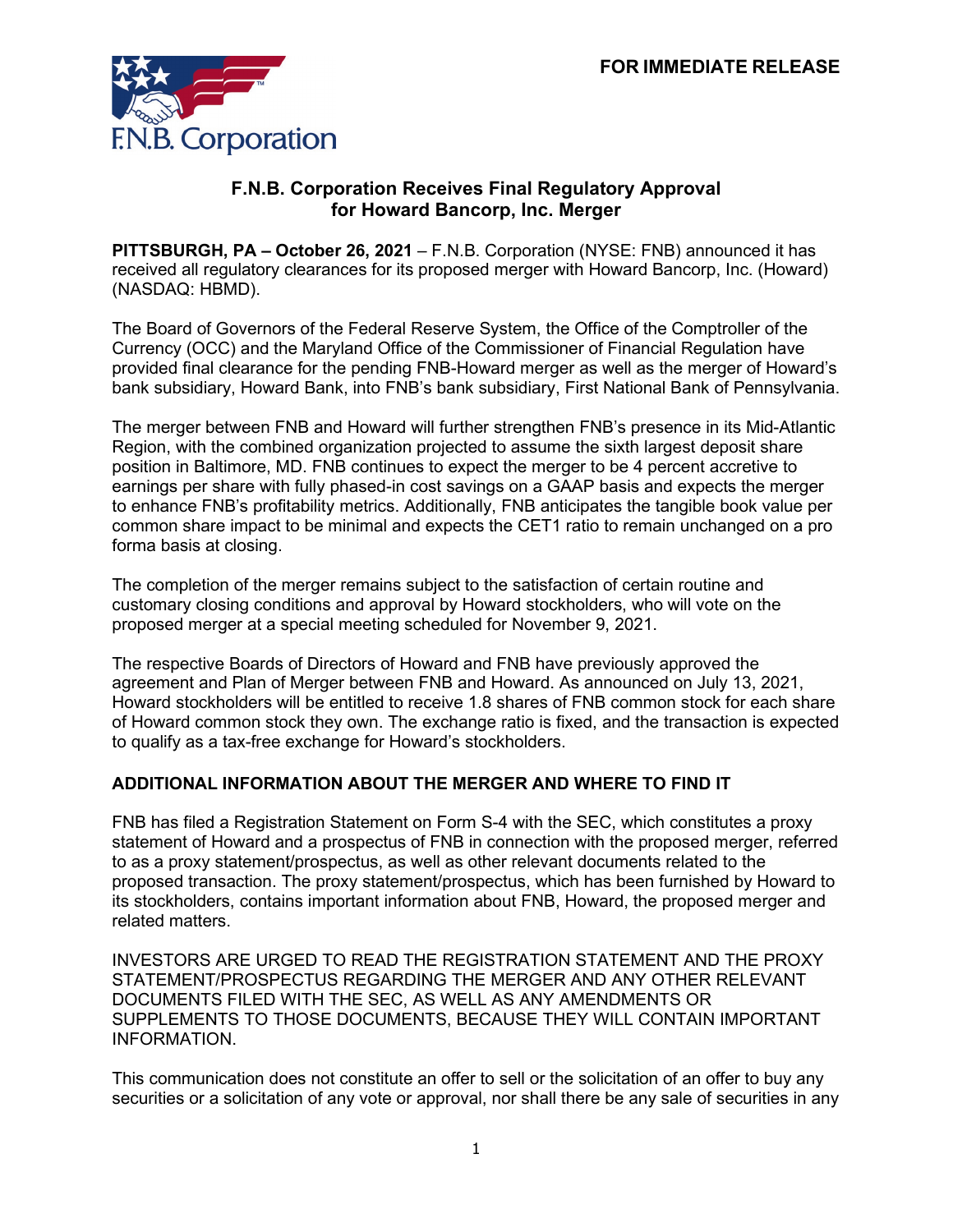

jurisdiction in which such offer, solicitation or sale would be unlawful prior to registration or qualification under the securities laws of such jurisdiction.

The proxy statement/prospectus and other relevant materials, and any other documents FNB and Howard have filed with the SEC, may be obtained free of charge at the SEC's website at www.sec.gov. In addition, investors and security holders may obtain free copies of the documents FNB has filed with the SEC by contacting James Orie, Chief Legal Officer, F.N.B. Corporation, One North Shore Center, Pittsburgh, PA 15212, telephone: (724) 983-3317; and may obtain free copies of the documents Howard has filed with the SEC by contacting Joseph Howard, Chief Legal Officer, Howard Bancorp, Inc., 3301 Boston Street, Baltimore, MD 21224, telephone: (443) 573-2664.

#### **Participants in the Solicitation**

FNB and Howard and certain of their directors and executive officers may be deemed to be participants in the solicitation of proxies from Howard's stockholders in connection with the proposed merger. Information regarding FNB's directors and executive officers is contained in FNB's Proxy Statement on Schedule 14A, dated March 26, 2021, and in certain of its Current Reports on Form 8-K, which are filed with the SEC. Information regarding Howard's directors and executive officers is contained in Howard's Proxy Statement on Schedule 14A, dated April 13, 2021, and in certain of its Current Reports on Form 8-K, which are filed with the SEC. Additional information regarding the interests of those participants and other persons who may be deemed participants in the transaction may be obtained by reading the Proxy Statement/Prospectus regarding the proposed merger. Free copies of these documents may be obtained as described in the preceding paragraph.

#### **About F.N.B. Corporation**

F.N.B. Corporation (NYSE: FNB), headquartered in Pittsburgh, Pennsylvania, is a diversified financial services company operating in seven states and the District of Columbia. FNB's market coverage spans several major metropolitan areas including: Pittsburgh, Pennsylvania; Baltimore, Maryland; Cleveland, Ohio; Washington, D.C.; and Charlotte, Raleigh, Durham and the Piedmont Triad (Winston-Salem, Greensboro and High Point) in North Carolina. The Company has total assets of more than \$39 billion and more than 330 banking offices throughout Pennsylvania, Ohio, Maryland, West Virginia, North Carolina, South Carolina, Washington, D.C. and Virginia.

FNB provides a full range of commercial banking, consumer banking and wealth management solutions through its subsidiary network which is led by its largest affiliate, First National Bank of Pennsylvania, founded in 1864. Commercial banking solutions include corporate banking, small business banking, investment real estate financing, government banking, business credit, capital markets and lease financing. The consumer banking segment provides a full line of consumer banking products and services, including deposit products, mortgage lending, consumer lending and a complete suite of mobile and online banking services. FNB's wealth management services include asset management, private banking and insurance.

The common stock of F.N.B. Corporation trades on the New York Stock Exchange under the symbol "FNB" and is included in Standard & Poor's MidCap 400 Index with the Global Industry Classification Standard (GICS) Regional Banks Sub-Industry Index. Customers,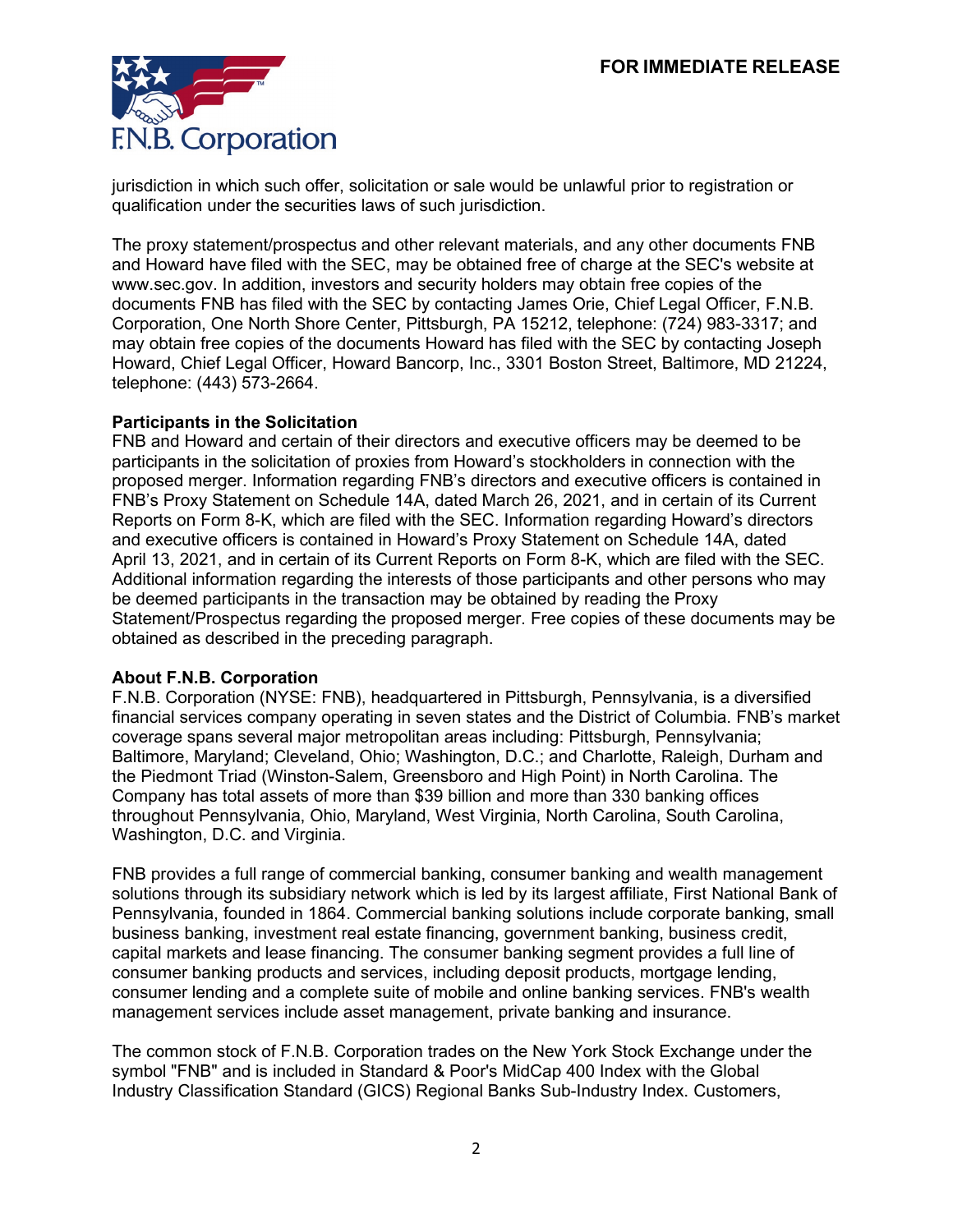

shareholders and investors can learn more about this regional financial institution by visiting the F.N.B. Corporation website at www.fnbcorporation.com.

### **About Howard Bancorp, Inc.**

Howard Bancorp, Inc. is the parent company of Howard Bank, a Maryland-chartered trust company operating as a commercial bank. Headquartered in Baltimore City, Maryland, Howard Bank operates a general commercial banking business through its 13 branches located throughout the Greater Baltimore Metropolitan Area. Additional information about Howard Bancorp, Inc. and Howard Bank is available on its website at www.HowardBank.com.

### **Cautionary Statement Regarding Forward-Looking Information**

This press release contains "forward-looking statements" within the meaning of the Private Securities Litigation Reform Act. These forward-looking statements include, but are not limited to, statements regarding the outlook and expectations of FNB and Howard with respect to their planned merger, the strategic benefits and financial benefits of the merger, including the expected impact of the transaction on the combined company's future financial performance (including anticipated accretion to earnings per share and other metrics), and the timing of the closing of the transaction.

Forward-looking statements are typically identified by words such as "believe," "plan," "expect," "anticipate," "intend," "outlook," "estimate," "forecast," "will," "should," "project," "goal," and other similar words and expressions. Forward-looking statements are subject to risks, uncertainties and assumptions which may change over time or as a result of unforeseen circumstances. Future events or circumstances may change expectations or outlook and may affect the nature of the assumptions, risks and uncertainties to which forward-looking statements are subject. The forward-looking statements in this press release pertain only to the date of this press release, and FNB disclaims any obligation to update or revise any forward-looking statements, except as required by law. Actual results or future events may differ, possibly materially, from those that are anticipated in these forward-looking statements. Accordingly, we caution against placing undue reliance on any forward-looking statements.

Forward-looking statements contained in this press release are subject to, among others, the following risks, uncertainties and assumptions:

- The possibility that the anticipated benefits of the transaction, including anticipated cost savings and strategic gains, are not realized when expected or at all, including as a result of the impact of, or problems arising from, the integration of the two companies or as a result of the strength of the economy, competitive factors in the areas where FNB and Howard do business, or as a result of other unexpected factors or events;
- Completion of the transaction is dependent on the satisfaction of customary closing conditions, including approval by Howard stockholders, which cannot be assured, and the timing and completion of the transaction is dependent on various factors that cannot be predicted with precision at this point;
- The occurrence of any event, change or other circumstances that could give rise to the right of one or both of the parties to terminate the merger agreement;
- Potential adverse reactions or changes to business or employee relationships, including those resulting from the announcement or completion of the transaction;